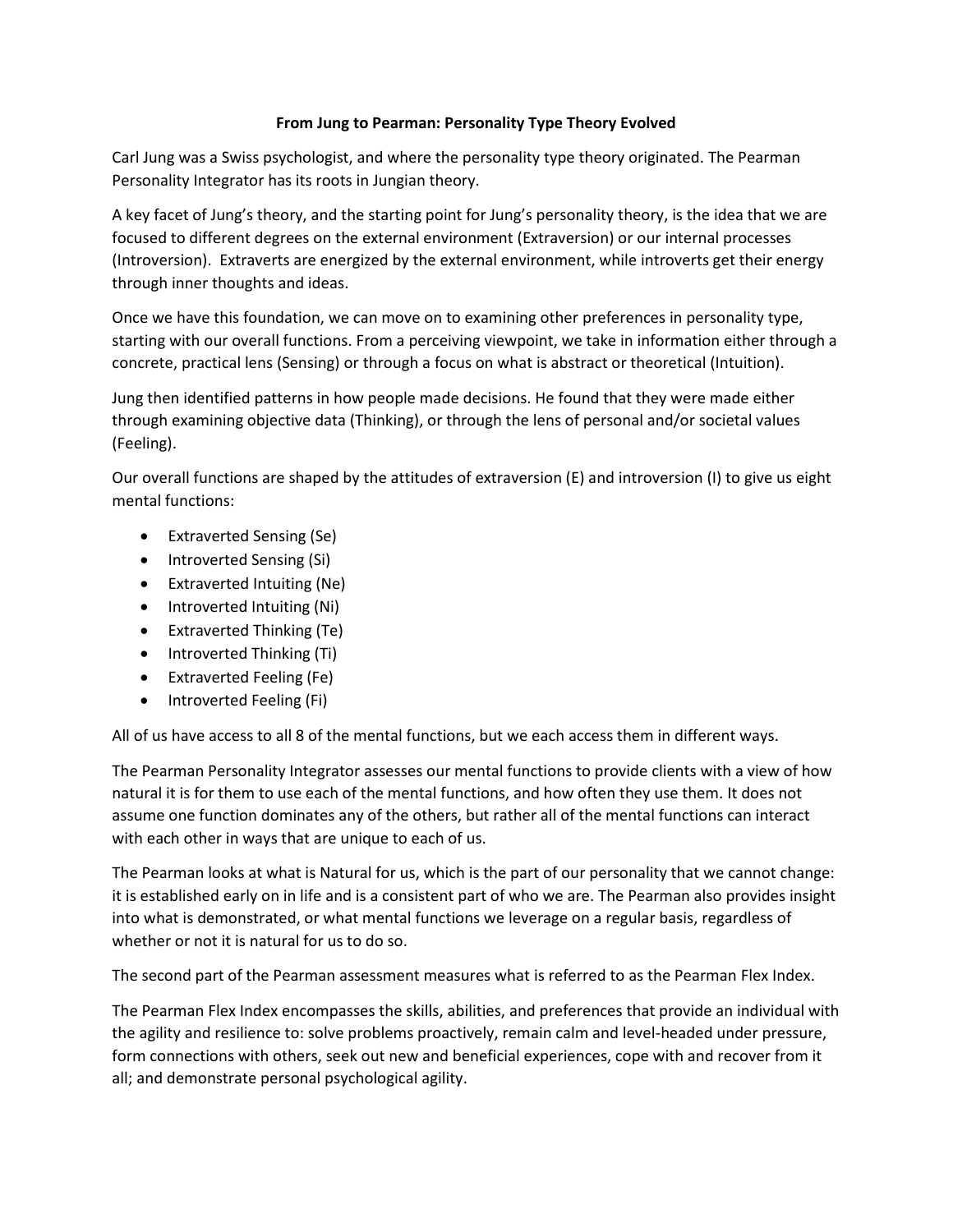We have access to all of our mental functions, and developing our Flex Index can help us manage situations that call on any mental functions that are less comfortable for us. If we are able to utilize our flex when required, this can lead to more success at work and in life.

# **Pearman Personality Integrator Quick Facts**

# **Report provides scores for:**

Overall Extraversion (E)/Introversion (I)

Overall Intuiting (N)/ Sensing (S)

Overall Feeling (F)/ Thinking (T)

# **Mental Functions:**

Extraverted Intuiting (Ne) vs. Extraverted Sensing (Se)

Introverted Intuiting (Ni) vs. Introverted Sensing (Si)

Extraverted Feeling (Fe) vs. Extraverted Thinking (Te)

Introverted Feeling (Fi) vs. Introverted Thinking (Ti)

# **Flex Index**

Total Flex Index

#### Proactivity

Refers to the skills necessary for active problem-solving and taking decisive action when faced with a challenge.

Keywords: problem solving; taking action; planfulness

#### Composure

Self-control, patience, and level-headedness. Composure involves being able to remain calm and controlled under times of stress or criticism.

Keywords: poise; self-control; self-regulated; comfortable with challenges

#### Connectivity

Involves being connected with others, forming beneficial interpersonal relationships, and seeking and reciprocating social support.

Keywords: social support; making connections as a solution oriented strategy; amicable; friendly

#### Variety-Seeking

Is the preference for novel experiences, variety over routine, and openness to new opportunities for growth and development.